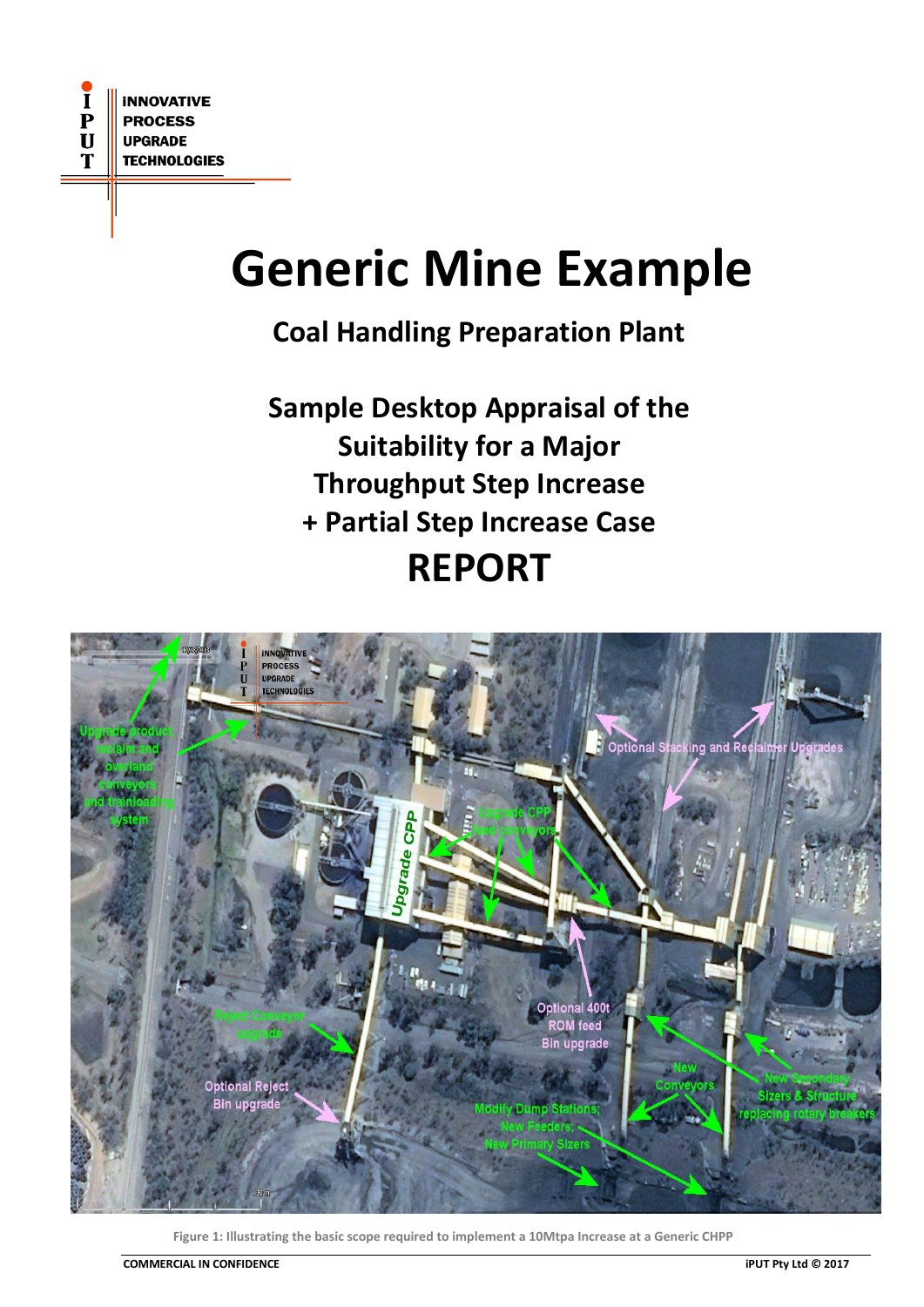# **Confidentiality**

The Recipient of this document shall treat all Confidential Information disclosed within this document as confidential, and will not disclose the Confidential Information to a third party without iPUT's prior written consent except, on a need-to-know basis, to employees and officers of the Recipient and its consultants and financial or legal advisers and proposed joint venture partners (if any), subject to all such persons being advised of the confidential nature of the information. The Recipient shall not make use of Confidential Information disclosed by iPUT as confidential for its own benefit, or the benefit of a third party, without iPUT's prior written consent.

| <b>Contact Details:</b> iPUT Pty Ltd, PO Box 2001, Gateshead, NSW 2290 |                 |  |
|------------------------------------------------------------------------|-----------------|--|
| <b>Ph:</b> (02) 494 222 14, Fax: (02) 494 222 89                       | www.iPUT.com.au |  |
| <b>Contact:</b> Vince Sunter: Mobile: 0414 706 875                     |                 |  |

# **TABLE OF CONTENTS**

| <b>EXECUTIVE SUMMARY</b><br>$\mathbf{1}$ .          | 3  |
|-----------------------------------------------------|----|
| <b>BACKGROUND</b><br>2.                             | 4  |
| <b>UPGRADE OVERVIEW</b><br>3.                       | 4  |
| THROUGHPUT INCREASE - IMPLEMENTATION OVERVIEW<br>4. | 6  |
| <b>Essential Plant Upgrade Requirements</b><br>4.1  | 6  |
| Raw coal handling<br>4.1.1                          | 6  |
| 4.1.2 Coal Preparation Plant                        | 6  |
| <b>Product Handling</b><br>4.1.3                    | 7  |
| Electricals<br>4.1.4                                | 7  |
| 4.1.5<br><b>Optional Plant Upgrade Requirements</b> | 7  |
| <b>Budget Pricing</b><br>4.2                        | 7  |
| Improvement in Product Yield and Quality<br>4.3     | 8  |
| Progressive Upgrade Sequence<br>4.4                 | 8  |
| Stage One<br>4.4.1                                  | 8  |
| Stage Two<br>4.4.2                                  | 8  |
| <b>Stage Three</b><br>4.4.3                         | 8  |
| <b>SUBSEQUENT STEPS / MOVING FORWARD</b><br>5.      | 9  |
| Schedule of Resource Hourly Rates<br>5.1            | 11 |

#### **DOCUMENT ISSUE & REVISION TRACKING:**

| <b>REVISION NO</b>                                            | <b>DATE</b>      | <b>DESCRIPTION OF REVISION</b>             | Approved |  |
|---------------------------------------------------------------|------------------|--------------------------------------------|----------|--|
|                                                               | <b>July 2017</b> | Initial Release for Sales Example Purposes | VS       |  |
|                                                               |                  |                                            |          |  |
|                                                               |                  |                                            |          |  |
| BW - Brad Wainwright<br>DL - David Lee;<br>VS - Vince Sunter; |                  |                                            |          |  |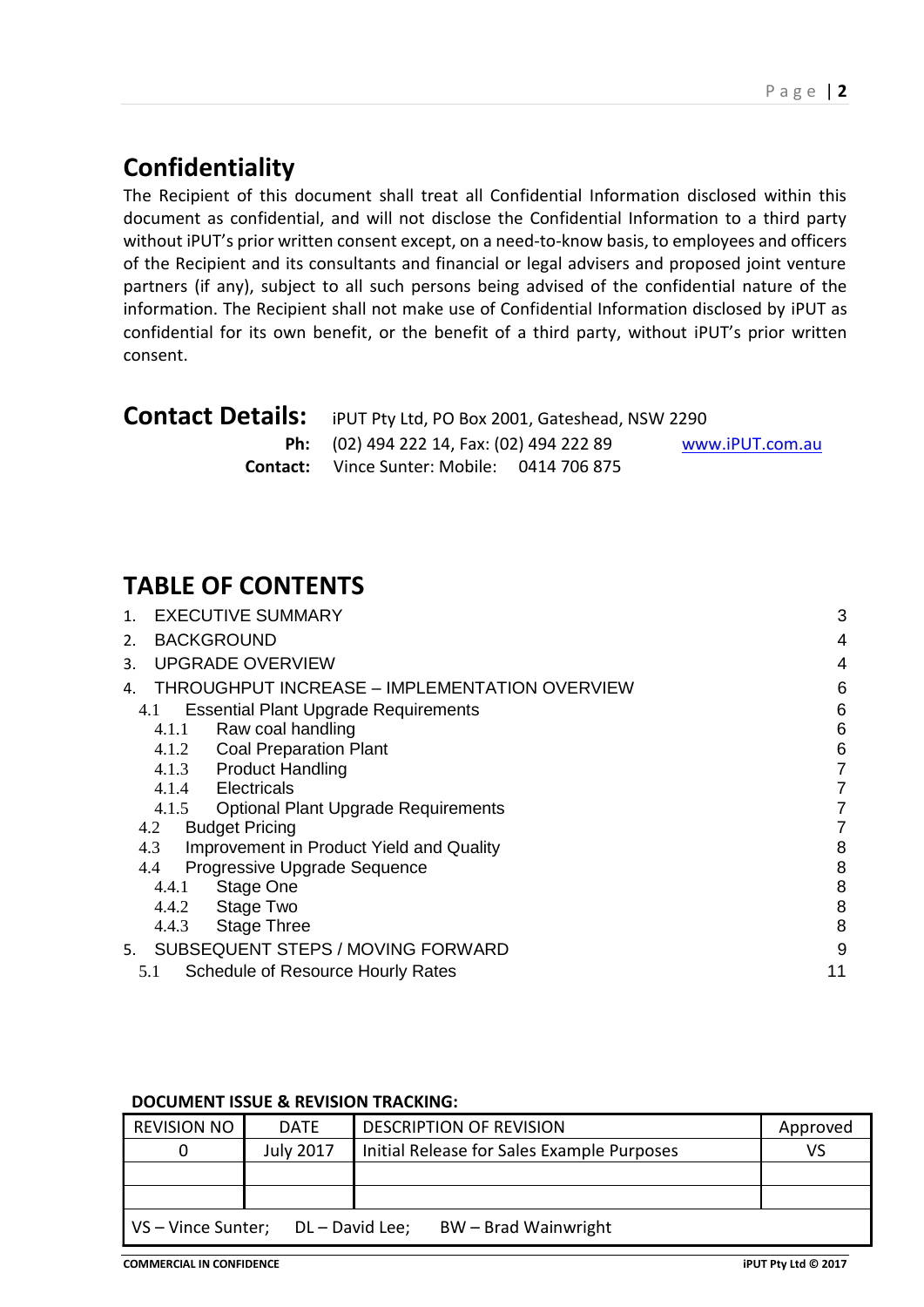# <span id="page-2-0"></span>**1. EXECUTIVE SUMMARY**

iPUT Pty Ltd (iPUT) have prepared a complementary desktop appraisal of a generic example client site to assess the suitability of utilising iPUT's proprietary upgrade process<sup>1</sup> to substantially increase throughput of a Coal Handling Preparation Plant (CHPP).

The generic example's site currently operates at 14Mtpa. A preliminary 24Mtpa target was requested as being beneficial to the Owner, representing an overall throughput increase of 71%.

iPUT's preliminary findings are that this specific site is suited to achieving the requested output increase with preliminary budget costing just under \$70M (+/- 50%) to achieve an increase of 10Mtpa in ROM coal and 7Mtpa in product coal. This budget cost is based on a number of assumptions outlined within this report, using a 2014 cost base.

iPUT also identified other areas of interest which may result in output being in excess of the original target throughput. These areas can be explored in conjunction with direct input from the Owner's operational and marketing staff.

iPUT recommends that a detailed Concept Verification study now be carried out. This study will define precisely the changes that would be necessary to achieve the target output, and explore other avenues for further increases. The study will also establish the associated costs of the selected upgrade path, sufficient to enter into a negotiated contract for the design and construction of this upgrade. This study would take a period of 3 to 4 months to perform.

Since original submission of this report, iPUT has presented it in a meeting, submitted a plan of likely implementation stage costs (now included in this document) and attended the generic site, providing follow-up confirmation that our site inspection confirmed the viability and conclusions of this desktop report.

ł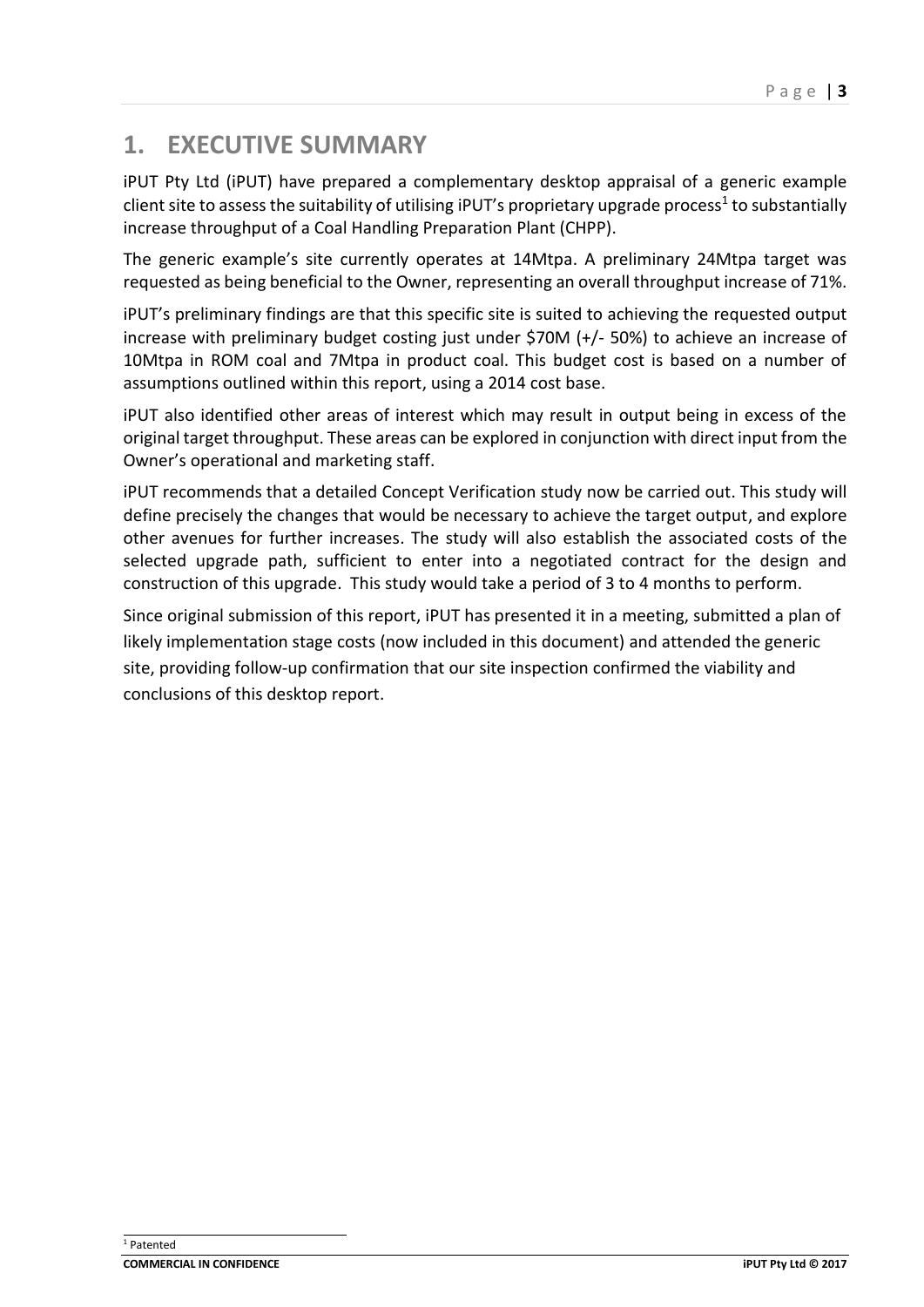# <span id="page-3-0"></span>**2. BACKGROUND**

The existing Generic Coal Preparation Plant (CPP) is configured as six  $\omega$  400tph modules, which a "standard" 7,000 hour operational year should produce 7,000 x 6 x 400 = 16.8Mtpa. This should be the base case. That should easily be exceeded as 7,000hrs equates to an overall availability of 80%, whereas world's best practice is closer to 90%.

On current figures of 14Mtpa the CPP is achieving 67%. The equipment that iPUT recommends for the CPP is KNOWN to be much more reliable, and achieving 85% availability as a base case for the CPP would be expected. However it is critical that the Mining and Loadout equipment can service the increased CHPP throughput. Additional information is required to understand exactly what the problems are driving the current low availability and eliminate the cause/s.

## <span id="page-3-1"></span>**3. UPGRADE OVERVIEW**

At an overview level, iPUT would expect an upgraded CHPP to perform at 85% x 365 x 24 x 125% x 6 x 400 = 22.3Mtpa ROM coal. However, from the data provided, it is clear that the generic CPP is suitable to upgrade the modules to operate in the region of 550t/hr to 650t/hr. This equates to 24.7Mtpa to 29.2Mtpa, based on a 7,500hr year. Exactly where in this range will become evident when a detailed Concept Verification study is performed.

To achieve this increased throughput primarily requires the CPP to be converted using the new enabling technology sub-resonant frequency two-mass STM screens developed by USA based General Kinematics Corporation (GK). The natural "sweet spot" upgrade path for the generic CPP is to replace all the existing screens with equivalent width STM screens having the same footprint and space envelope. This is what has been examined for this preliminary desktop review.

The CPP will also need more magnetic separators to operate at a higher density. Upgrades will be needed to DMC's, classifying and dewatering cyclones, spirals, centrifuges and pumps. Some reconfiguration of components is also required to ensure optimal feed.

The ROM system upgrade requires the rotary breakers to be replaced with a modern primary and secondary sizer system which necessitates replacement of the main ROM feed conveyors and upgrades to the CHPP feed conveyors. The rejects and product conveyors will also need to be upgraded, as will the overland conveyor and trainloading system.

The STM screens provide an increased screening reliability, consume much less energy, generate lower dynamic loads on the structure, are far stronger than existing brute force designs and easily retrofit within the same space envelope and footprint as existing screens. Product quality and yield can also be improved. By optimising the whole plant, an excellent payback period for this step change is expected. See the process overview calculation table below for a summary of upgrade scenarios and output estimates.

Other equipment may possibly require upgrading, but their costs have not been included at this stage as they will be the subject of detailed discussion and review in the feasibility stage. We currently believe that these items are not essential to achieve the throughput increase.

iPUT makes this technology available on a total system upgrade basis from ROM stockpile to trainloader. It is proposed that the upgrade works proceed sequentially in logical stages to minimise impact on production and cash flow. Initially it is proposed to upgrade two modules, then to upgrade two more and one ROM feed line, followed by the final two modules and remaining ROM feed line.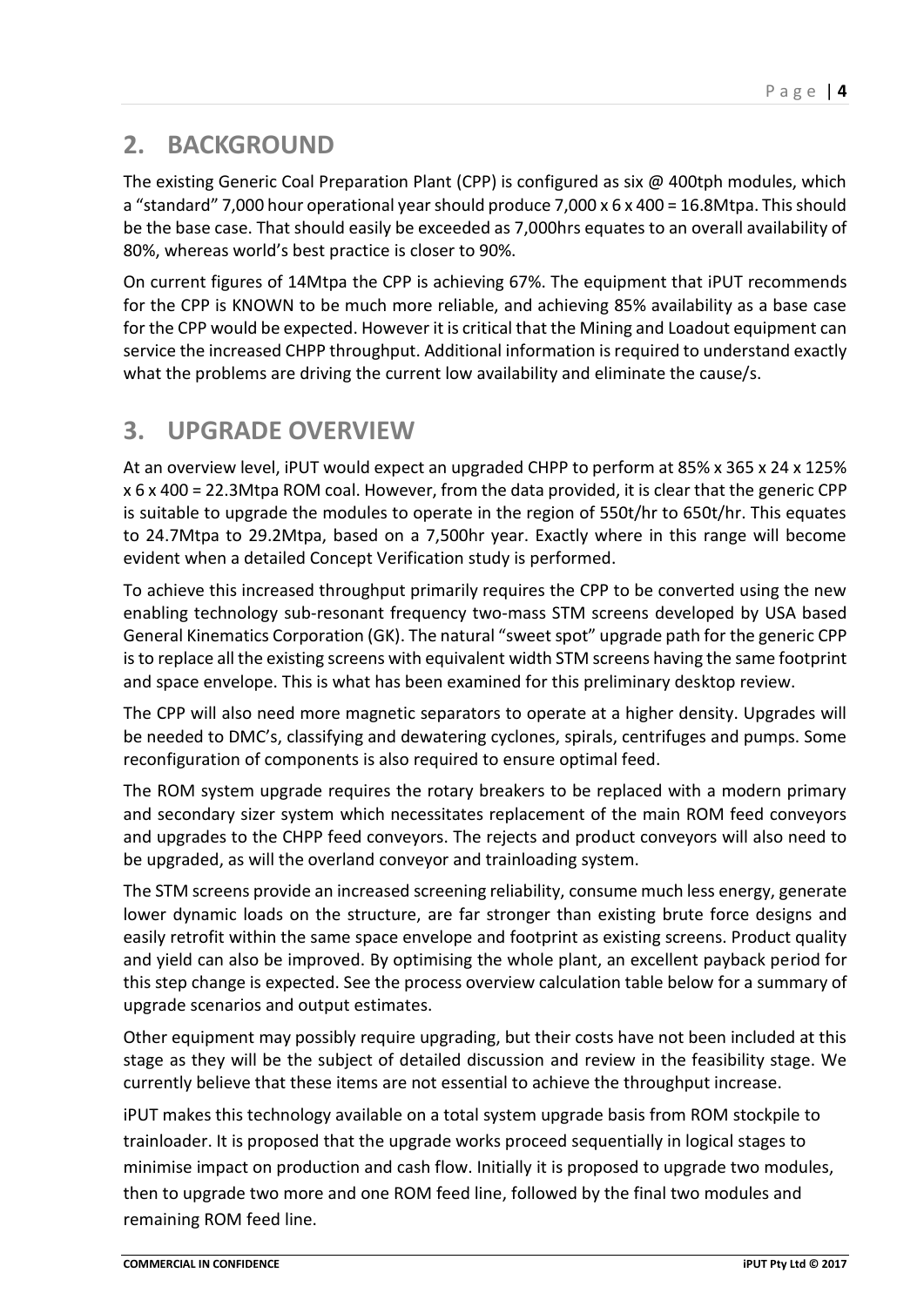| <b>Generic CHPP Step Change Throughput Increase Suitability Review</b> |                                           |              |                                             |                       | <b>INNOVATIVE</b>             |                                     |                                |                                                        |
|------------------------------------------------------------------------|-------------------------------------------|--------------|---------------------------------------------|-----------------------|-------------------------------|-------------------------------------|--------------------------------|--------------------------------------------------------|
|                                                                        | Process Overview Calculations             |              |                                             |                       | <b>Assumptions</b>            |                                     | P<br>U                         | <b>PROCESS</b><br><b>UPGRADE</b>                       |
|                                                                        |                                           |              | Maximum Possible Annual Operating (365*24): |                       |                               | 8,760 Hours                         |                                | <b>TECHNOLOGIES</b>                                    |
|                                                                        |                                           |              | Current ROM Feed Available:                 |                       | 14,000,000 Tonnes             |                                     |                                |                                                        |
|                                                                        |                                           |              | Target ROM Feed Preferred for Step Change:  |                       |                               | 24,000,000 Tonnes (=71.4% increase) |                                |                                                        |
|                                                                        |                                           |              |                                             |                       |                               |                                     | <b>Achievable Range</b>        |                                                        |
| Row                                                                    | Description                               | Unit         | <b>Existing Plant</b>                       | After +25%<br>Upgrade | After +10Mt<br><b>Upgrade</b> | After 550t/h<br><b>Upgrade</b>      | After 650t/h<br><b>Upgrade</b> | <b>Comments</b>                                        |
|                                                                        | Qty Modules                               | ea.          | 6                                           | 6                     | $6 \overline{6}$              | 6                                   | $\sqrt{6}$                     |                                                        |
| 2                                                                      | Coal Feed rate per module                 | t/h          | 400                                         | 500                   | 538                           | 550                                 | 650                            |                                                        |
| 3                                                                      | CHPP ROM Coal Feed rate                   | t/h          | 2,400                                       | 3,000                 | 3,228                         | 3,300                               | 3,900                          | to dump station                                        |
| 4                                                                      | Increase on existing design output        | %            | 0.0%                                        | 25.0%                 | 34.5%                         | 37.5%                               | 62.5%                          |                                                        |
| 5                                                                      | Assumed operational utilisation           | %            | 80%                                         | 85%                   | 85%                           | 85%                                 |                                | 85% increased reliability                              |
| 6                                                                      | Annual operational running time           | hrs          | 7,008                                       | 7,446                 | 7,446                         | 7,446                               | 7,446                          |                                                        |
|                                                                        | ROM feed capacity pa @85% Availability    | t            | 16,819,200                                  | 22,338,000            | 24,035,688                    | 24,571,800                          | 29,039,400                     |                                                        |
| 8                                                                      | Actual Raw coal feed available pa         | t            | 14,000,000                                  | 22,338,000            | 24,035,688                    | 24,571,800                          | 29,039,400                     |                                                        |
| 9                                                                      | Product coal produced pa @ avg 82% yield* | t            | 11,480,000                                  | 18,317,160            | 19,709,264                    | 20,148,876                          | 23,812,308                     |                                                        |
| 10                                                                     | Product coal produced pa @ avg 70% yield* | $^{\dagger}$ | 9,800,000                                   | 15,636,600            | 16,824,982                    | 17,200,260                          | 20,327,580                     |                                                        |
|                                                                        | 11 Actual operational utilisation reg'd   | %            | 66.6%                                       | 85.0%                 | 85.0%                         | 85.0%                               |                                | 85.0% Beyond 85% / 7,500 hrs is a                      |
|                                                                        | 12 Annual operational running time req'd  | hrs          | 5,833                                       | 7,446                 | 7,446                         | 7,446                               | 7,446                          | stretch target needing post<br>upgrade work to achieve |
|                                                                        | * Actual results depend on seam geology   |              |                                             |                       |                               |                                     | <b>Achievable Range</b>        |                                                        |

P a g e | **5**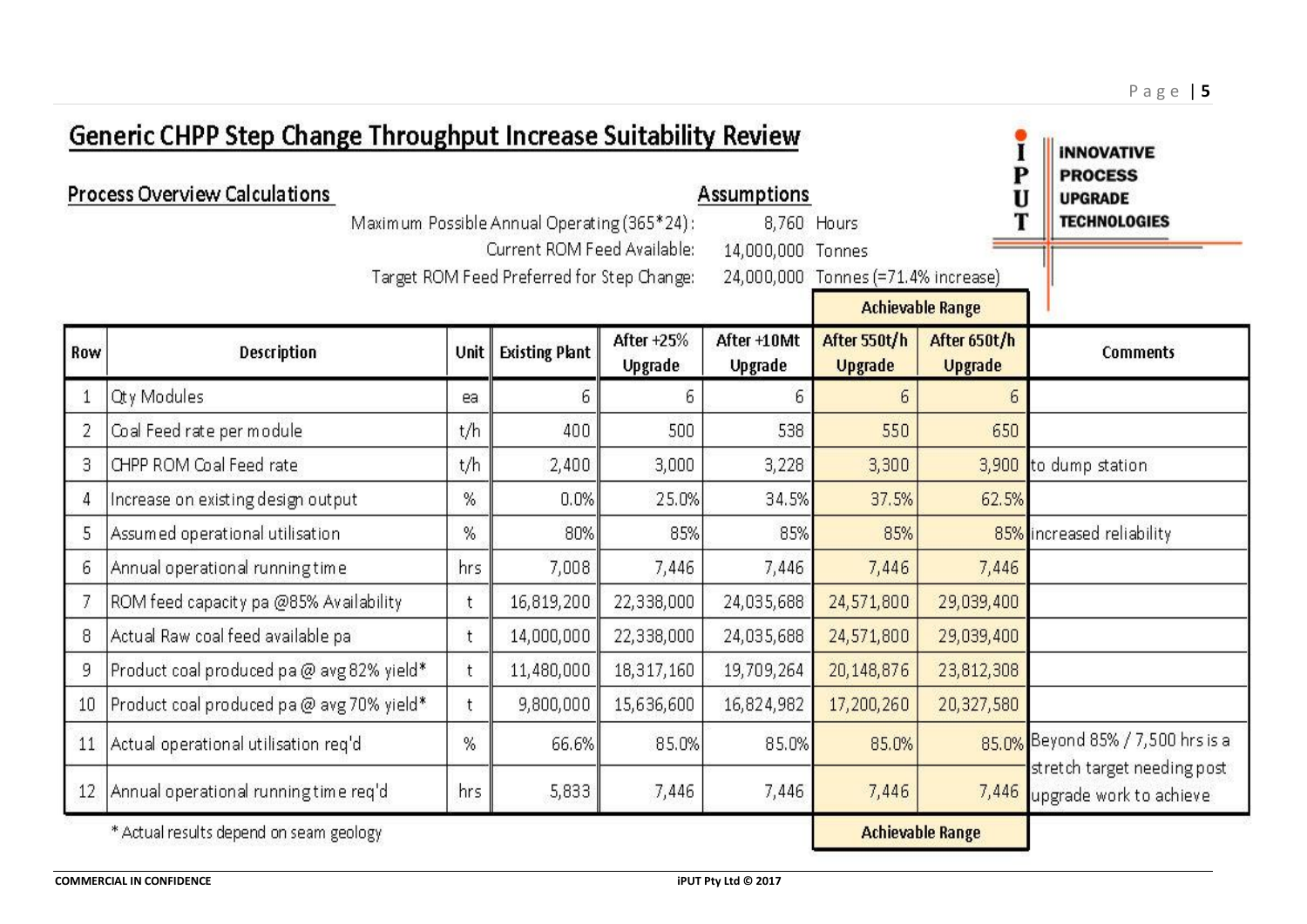### <span id="page-5-1"></span><span id="page-5-0"></span>**4. THROUGHPUT INCREASE – IMPLEMENTATION OVERVIEW**

#### **4.1 Essential Plant Upgrade Requirements**

The proposed upgrade is based on modifying the existing generic CPP to enable it to process 24Mtpa of ROM Coal which is an increase of 10 Mtpa of ROM Coal and additional 7 Mtpa of product coal. To achieve this outcome the following modifications are anticipated.

#### **4.1.1 Raw coal handling**

<span id="page-5-2"></span>The following general scope will be required:

- a) Remove lower section of each dump hopper through to and including the rotary breakers.
- b) Install a feeder and associated steelwork and access under each dump hopper to feed new Primary sizers which will reduce the nominally -1,000mm feed to -300mm. Feed rate will be between 1,650 and 2,000 t/h.
- c) The Primary sizers will discharge onto new elevating conveyors which will elevate the -300mm coal up to the new Secondary Sizer Station.
- d) The new Secondary Sizer stations will reduce the -300mm feed down to -100mm sizing and this will then discharge onto the existing Roller Screen/ Tertiary Sizer feed belts.
- <span id="page-5-3"></span>e) The conveyors and plant feed system will be speed up / modified to be able to handle the new 3,300 to 4,000 t/hr plant feed capacity.

#### **4.1.2 Coal Preparation Plant**

The six modules in the plant will modified so they can each handle between 550t/hr and 650t/hr. Initial calculations indicate that the following general scope will be required:

- a) Double the amount of Magnetic Separators and replace dilute medium pumps so the Plant can operate at a higher density for better yield.
- b) Modify the existing Primary Classifying Cyclones replace with larger or increase number.
- c) Modify the Fine Product Dewatering Cyclones replace with larger or increase number.
- d) Install additional spirals and modify cyclone/spiral installation so that the classifying Cyclones discharge directly to the spirals.
- e) Replace the existing DMC's with larger ones to handle the additional feed.
- f) Replace all the existing screens with STM Screens to fit in the same footprint including feed and discharge chutes and underflow launders.
- g) Speed up the reject belt to handle the additional tonnage.
- h) Double the amount of Centrifuges and reposition the existing for increased capacity and provide trouser leg feed chutes and throttling gates for even distribution of feed.
- i) Remove fine coal centrifuges
- j) Increase the height of the Classifying Cyclone feed Sumps and upgrade pumps to suit.
- k) Upgrade DMC feed pump drives for the increased volume and higher density.
- l) Upgrade Tailings system for increased volume of tailings.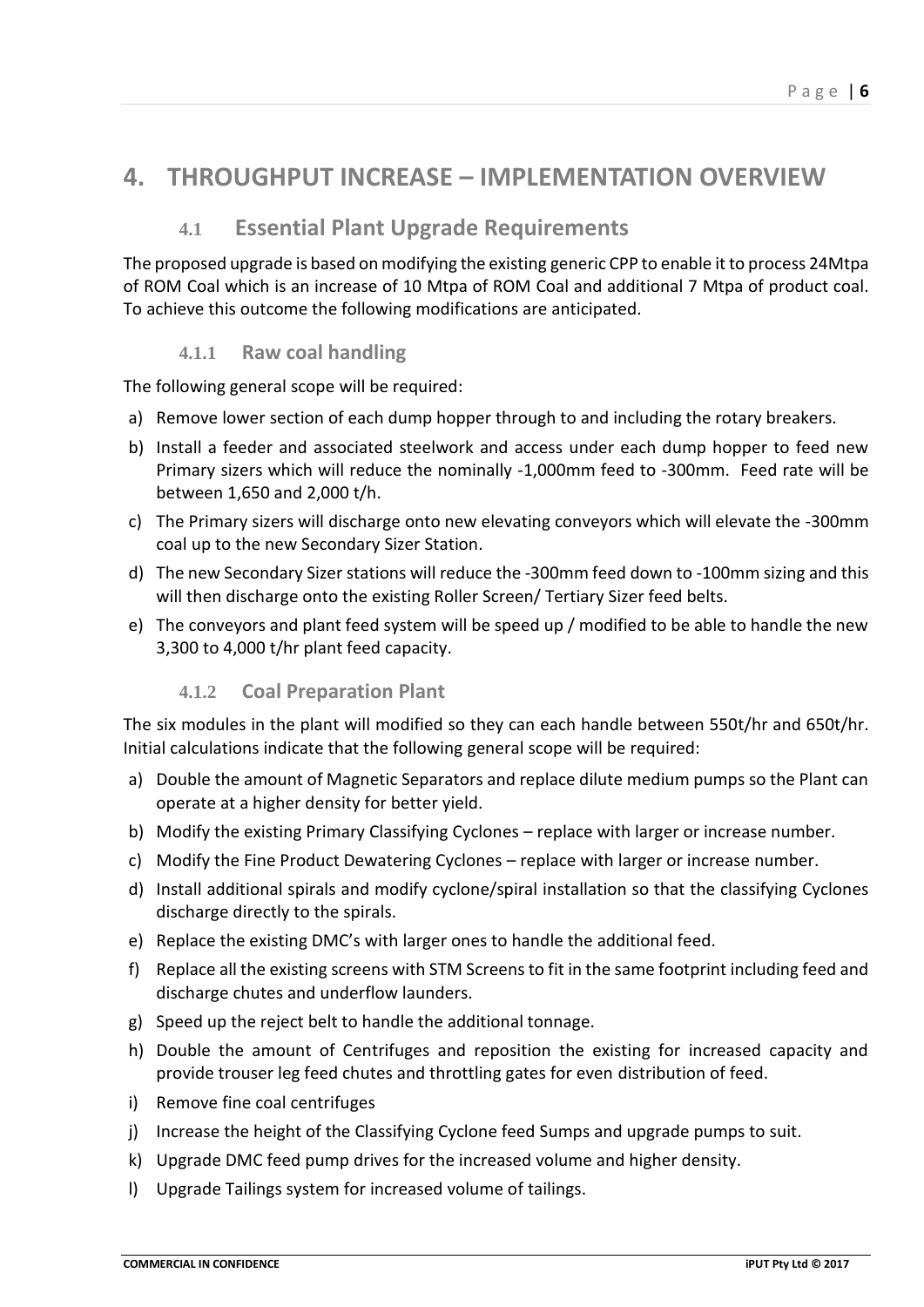#### P a g e | **7**

#### **4.1.3 Product Handling**

<span id="page-6-0"></span>The following general scope will be required:

- a) Upgrade Product Conveyors to handle the additional capacity.
- b) Optimise the capacity of the overland conveyor.
- <span id="page-6-1"></span>c) Upgrade Rail loading capacity.

#### **4.1.4 Electricals**

The new screens will use less power but conveyor upgrades will consume much or all of this. As long as incoming HV (High Voltage) supply to the site is sufficient, reallocating and replacing breakers within the existing the generic CPP MCC facilities is likely to achieve the required results.

The new screens and CPP circuit changes will necessitate considerable additional IO to the plant PLC and SCADA systems. The availability issues currently being experienced and forward management of the facility will also benefit greatly from detailed historical datalogging capacity built in.

<span id="page-6-2"></span>At this stage, an allowance based on previous experience has been made to cover the above work.

#### **4.1.5 Optional Plant Upgrade Requirements**

There are a number of areas that may require upgrading that have not been considered in detail in this initial appraisal. These will be the subject of detailed discussion and review in the Concept Verification stage. The rejects bin is likely to require a high flow outlet to reduce cycle times and maximise truck payloads. iPUT have fitted our proprietary design high flow gates to several Hunter Valley Mines. The stockpile and reclaim systems will also be reviewed in the context of plant direct feeding and overview operational stability requirements.

#### **4.2 Budget Pricing**

<span id="page-6-3"></span>All pricing excludes GST. This pricing is derived in a detailed spreadsheet based on iPUT's expert judgement for the type and nature of works to be performed, and including assumptions about inclusions and exclusions as are generally outlined herein, using a 2014 cost base.

| <b>Description</b>            | +10Mtpa Budget Price (\$M) | +5Mtpa Budget Price (\$M) |
|-------------------------------|----------------------------|---------------------------|
| In-pit crush & 5km Overland   | Not considered             | \$40.5                    |
| <b>CHPP Raw Coal Handling</b> | \$17.6                     | \$5.5                     |
| <b>CPP Upgrade</b>            | \$27.3                     | \$13.6                    |
| <b>Product Handling</b>       | \$15.2                     | Not in $1st$ stage        |
| <b>Electricals</b>            | \$9.1                      | \$7.8                     |
| <b>Estimate TOTAL:</b>        | \$69.2                     | \$67.4                    |

GST is excluded from all pricing.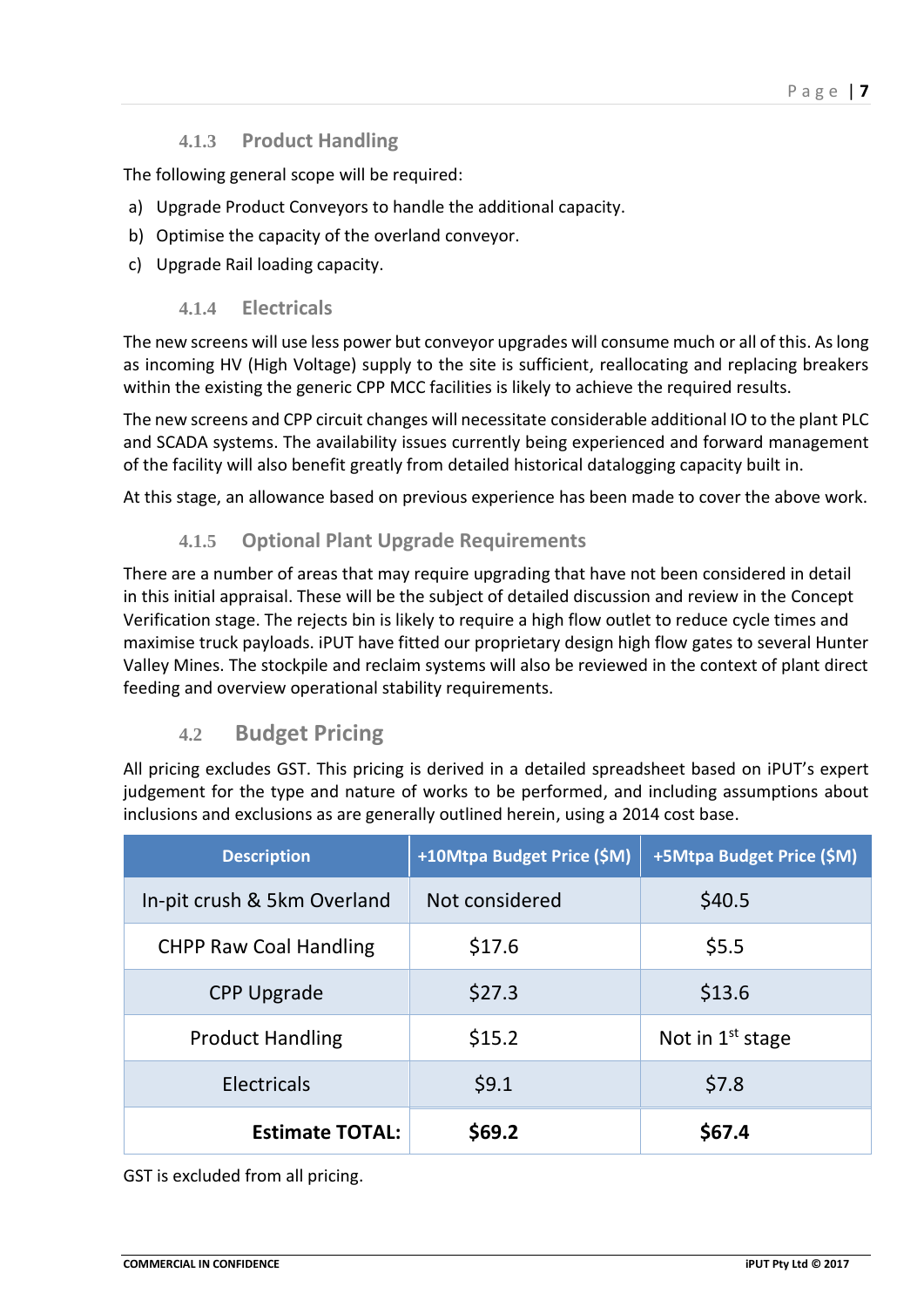#### **4.3 Improvement in Product Yield and Quality**

<span id="page-7-0"></span>The upgrade would offer the potential to improve product yield, but with a commensurate increase in ash and reduction in energy, by operating the dense media section of the plant at higher cut points and by including the more marginal material in the fines section. A brief evaluation of the bore core data indicates that there could be between 0.5% and 2% improvement.

This is an estimate based on experience, and we would need to look at the current actual performance of the plant as well as the theoretical based on the bore core data and assumed process performance. So experience tells us this outcome is likely, but it is quite a body of work to develop the details to ensure that it happens.

#### **4.4 Staged Upgrade Sequence**

<span id="page-7-1"></span>It is proposed that a staged sequence of upgrades will enable the desired throughput of 24Mtpa to be progressively achieved with one Module being down at any one time for planned maintenance during day shift, leading to significantly lower overall costs. In the detailed review we would also look at further splitting the first two stages outlined below so that a higher throughput can be maintained during the Project Execution stage.

#### **4.4.1 Stage One**

<span id="page-7-2"></span>Upgrade first two modules. Capacity of plant will be limited to 1,600 t/hr during this work which is expected to take 12 weeks on site. Capacity of plant on completion will be 2,400t/hr due to the limitations of the Raw Coal System. Cost of this stage \$17.4M.

#### **4.4.2 Stage Two**

<span id="page-7-3"></span>Upgrade third and fourth modules and upgrade one line of the Raw Coal System. Capacity of plant will be limited to 1,200t/hr during these works due to limitations of the existing Raw Coal System and are expected to take 12 weeks on site. Capacity of plant on completion will be 3,450t/hr. 25.6Mtpa . Cost of this stage \$20.1M.

#### **4.4.3 Stage Three**

<span id="page-7-4"></span>Upgrade the final two modules and upgrade the remaining Raw Coal line and Product Handling. Capacity of plant will be limited to 1,650t/hr during these works which are expected to take 12 weeks on site. During these works an outage of 2 weeks for the Overland Conveyor may be required which would mean a campaign of trucking coal to the rail loader stockpiles may be required using privately owned roads. Capacity of plant on completion will be between 3,300 and 3,900 t/h. There would be the potential to process 29 Mtpa at utilisation of around 88%. The limitation of this upgrade is likely to be the raw coal Receival and crushing system with a limit of 24Mtpa. Cost of this stage \$31.7M.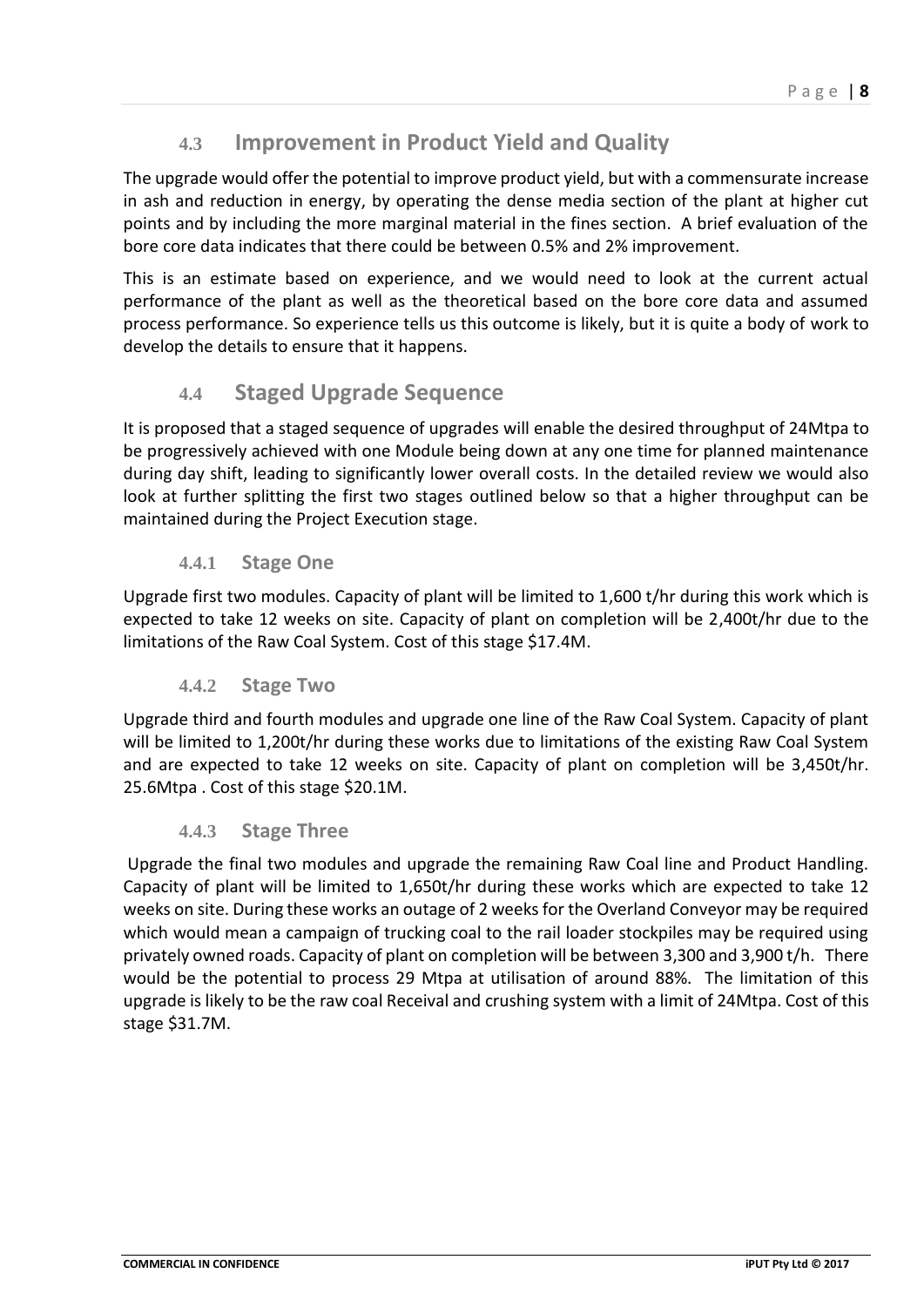# <span id="page-8-0"></span>**5. SUBSEQUENT STEPS / MOVING FORWARD**

With the provision of this report, iPUT's commitment to provide a complementary desktop appraisal of the suitability of the generic site has been completed. This desktop review has explored the suitability of the iPUT Step-Change technology to provide an improvement of throughput for the generic CHPP.

The initial review has identified that a significant increase can be achieved meeting or even exceeding the target level of 24Mtpa. A detailed Concept Verification study is necessary to properly identify and quantify with more accuracy the scope and budget for the upgrade.

iPUT hasthe capability, capacity and are prepared to perform this study. We anticipate that it would take 3 to 4 months and include evaluation of the physical plant plus direct involvement of the Owner's key staff to ensure relevant aspects are covered. A schedule of rates is appropriate to undertake the preliminary work to an agreed scope, carrying through until such time as fixed pricing can be agreed to Design and Construct each Proposed Upgrade Stage.

### **5.1 Concept Validation Study**

GST is excluded from all pricing. This document originally based on mid-2014 pricing.

|                                                                                                                                                                                                                                                      | <b>Estimated</b><br>Cost                                                                                                              |          |  |  |
|------------------------------------------------------------------------------------------------------------------------------------------------------------------------------------------------------------------------------------------------------|---------------------------------------------------------------------------------------------------------------------------------------|----------|--|--|
| ı.                                                                                                                                                                                                                                                   | Site Visit (4 persons) - one day                                                                                                      | \$8,500  |  |  |
| Ш.                                                                                                                                                                                                                                                   | Three-day review info, verify thoughts, interact with the Owner<br>personnel, involve GK design team, etc                             | \$22,500 |  |  |
| III.                                                                                                                                                                                                                                                 | Review of structural and site layout consequences of upgrade project<br>- five days                                                   | \$20,000 |  |  |
| IV.                                                                                                                                                                                                                                                  | One-day team review workshop including the Owner                                                                                      | \$8,000  |  |  |
| V.                                                                                                                                                                                                                                                   | Four days to do further investigations, write up estimate and relatively<br>detailed scope of work including schedule and outage plan | \$40,000 |  |  |
| VI.                                                                                                                                                                                                                                                  | One-day presentation of report to the Owner                                                                                           | \$8,000  |  |  |
| VII.                                                                                                                                                                                                                                                 | Estimated Expenses (excludes airfares and travelling time if needed)                                                                  | \$1,000  |  |  |
| \$108,000<br><b>Estimated Total (excluding the Owner's costs)</b>                                                                                                                                                                                    |                                                                                                                                       |          |  |  |
| Duration: Four weeks depending on meeting schedules & interactions with the<br>Owner<br>All costs exclude GST and expenses which are charged at cost<br>$\bullet$<br>Invoiced at end of Item VI<br>Invoices to be paid net 14 days from invoice date |                                                                                                                                       |          |  |  |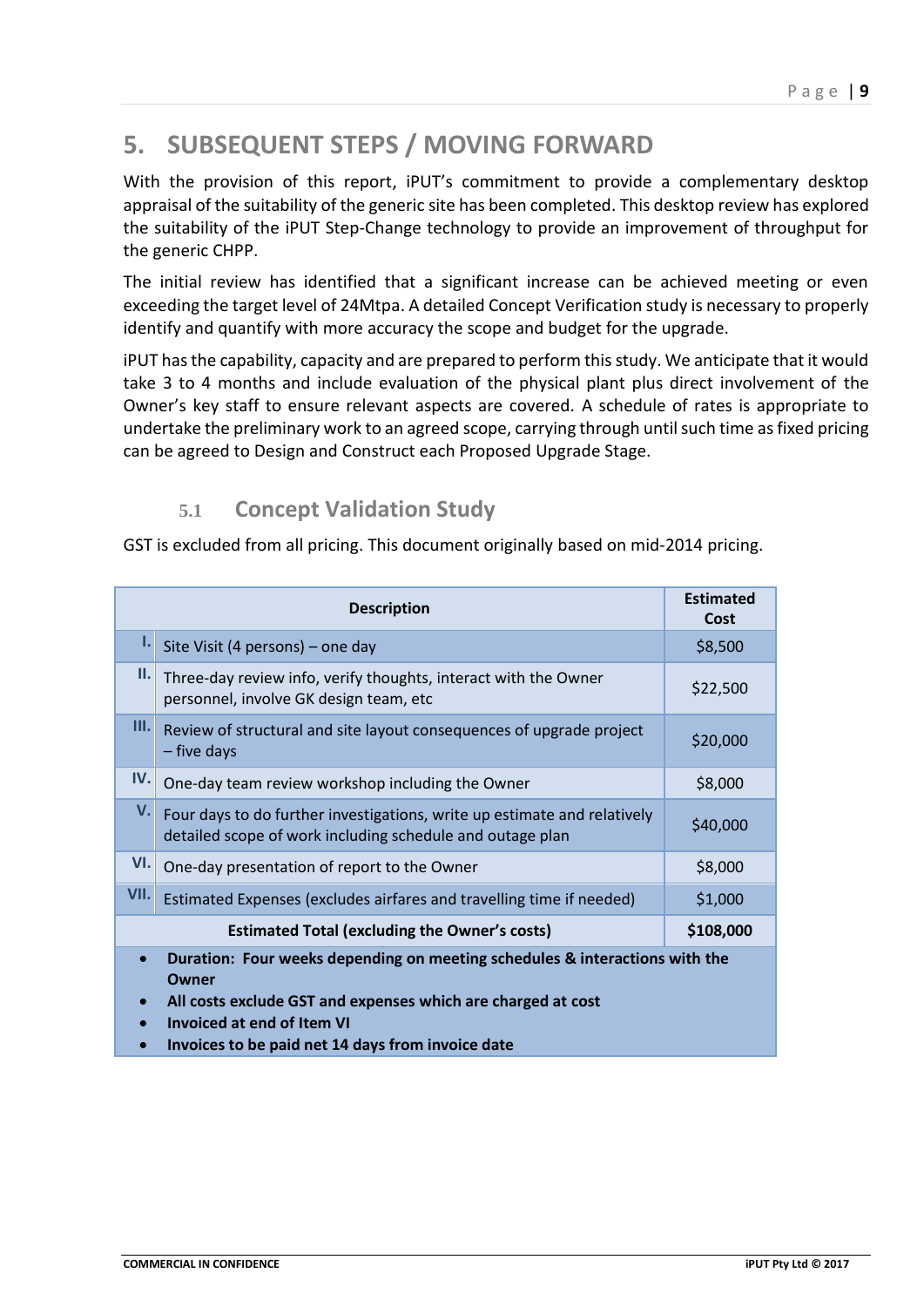### **5.2 Scope Finalisation Study**

GST is excluded from all pricing. This document originally based on mid-2014 pricing.

|                                                                                            | <b>Estimated</b><br>Cost                                                                                                             |          |
|--------------------------------------------------------------------------------------------|--------------------------------------------------------------------------------------------------------------------------------------|----------|
| a.                                                                                         | Scoping and measuring site visit with process, structural, operational<br>experts - two days                                         | \$30,000 |
| b.                                                                                         | Produce detailed equipment lists and layout drawings and<br>constructability plan - two weeks                                        | \$50,000 |
| c.                                                                                         | Detailed structural review – structural review and analysis of facility to<br>define what needs to be upgraded if at all - two weeks | \$20,000 |
| d.                                                                                         | Detailed electrical review - two weeks                                                                                               | \$20,000 |
| e.                                                                                         | Produce process flow and block schematics and diagrams to define the<br>project - three weeks                                        | \$50,000 |
| f.                                                                                         | Project schedule to minimize down-time plus meet production<br>requirements - one week                                               | \$15,000 |
| g.                                                                                         | Draft Scope Finalisation Study report which brings everything together<br>including detailed project budget - three weeks            | \$75,000 |
| h.                                                                                         | Presentation to the Owner and finalisation of Report - one week                                                                      | \$20,000 |
| i.                                                                                         | Estimated Expenses (excludes airfares and travelling time if needed)                                                                 | \$5,000  |
|                                                                                            | \$285,000                                                                                                                            |          |
| Duration: Six - nine weeks depending on meeting schedules & interactions with the<br>Owner |                                                                                                                                      |          |

**All costs exclude GST and expenses which are charged at cost** 

 **25% Invoiced at commencement, 50% invoiced at completion of item e. balance at completion of item h.**

**Invoices to be paid net 14 days from invoice date**